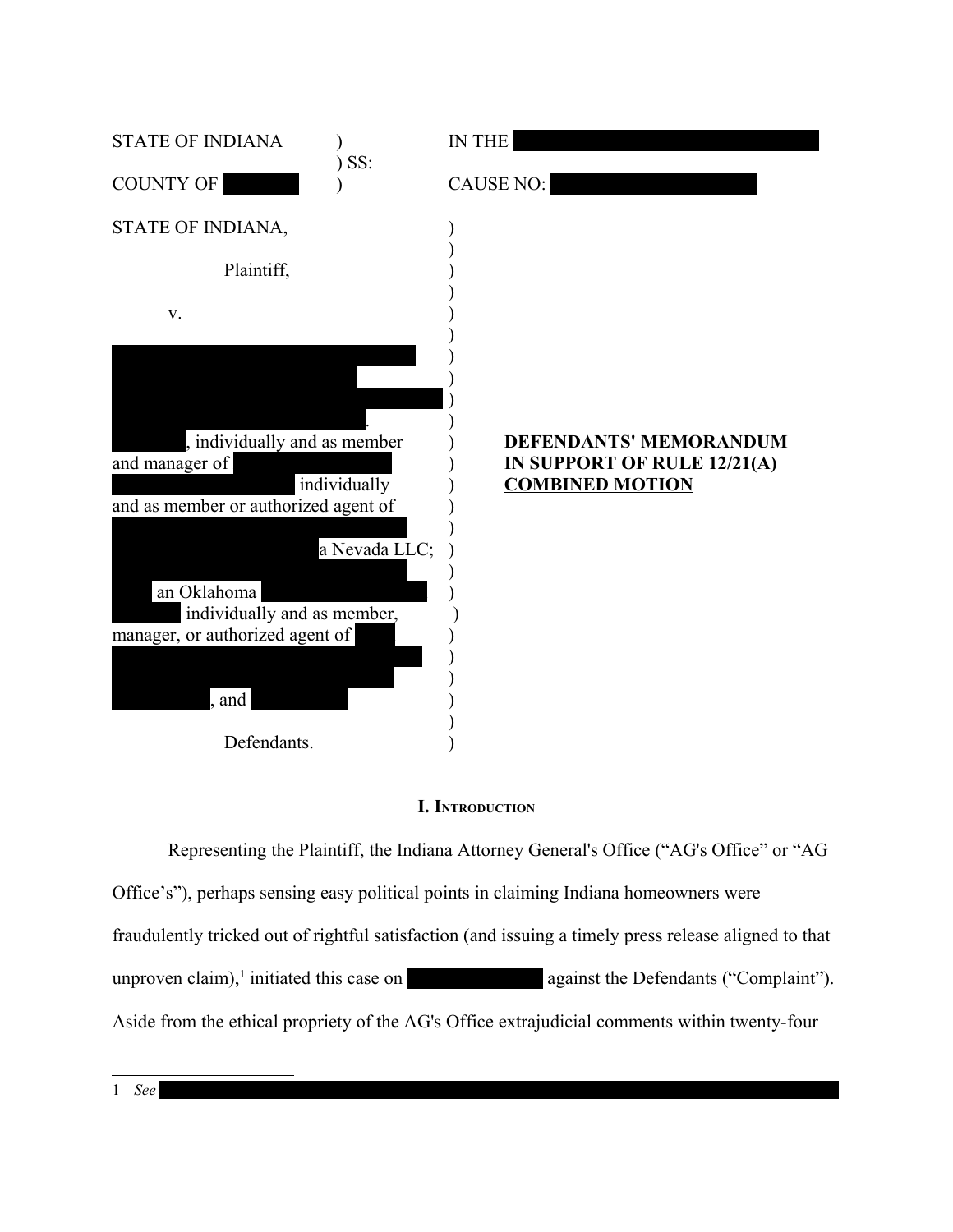hours after the initiation of the action,<sup>[2](#page-1-0)</sup> Plaintiff's Complaint, which seeks injunctive relief, investigative costs, restitution, and civil penalties, alleges the Defendants – acting individually and as members of legitimately formed foreign LLCs – violated the Indiana Deceptive Consumer Sales Act, Ind. Code § 24-5-0.5, *et seq.* ("DCSA"), as well as the Indiana Home Loan Practices Act, Ind. Code § 24-9, *et seq.* ("HLPA"), by engaging in conduct described as a "Tax-Sale & Real Estate Fraud Scheme." (Complaint, p. 6).

Unfortunately, the AG Office's rush to claim and publish allegations of fraud precluded a deeper examination of the Complaint's merits under the statutory definitions of the Plaintiff's chosen weaponry. As a result, Plaintiff is essentially requiring the Court to turn a blind eye to plain statutory meanings and common law interpretations in order to hold the Defendants harshly accountable as nothing more than proper deed buyers.

#### **II. SUMMARY OF THE ARGUMENT**

As a preliminary matter, Plaintiff lacked the requisite standing to initiate the present action. While the DCSA and HLPA confer express standing to the AG's Office to enforce these two statutes on behalf of the State of Indiana, the use of that power must be appropriately tailored to its express statutory confines. Here the statutes were used by the AG's Office with little thought given to their actual terms and limits. For instance, the Complaint alleges the Defendants are all suppliers under the traditional meaning of the DCSA, yet in each of the listed transactions Plaintiff alludes to involves the Defendants purchasing quitclaim deeds from Indiana homeowners. Even assuming, without conceding, these purchases can be viewed as "consumer transactions," the express purpose of the DCSA is to protect consumers from deceptive

<span id="page-1-0"></span><sup>2</sup> Which raises material questions under Rule 3.6 of the *Indiana Rules of Professional Conduct*. To wit: "a lawyer who is participating or has participated in the investigation or litigation of a matter shall not make an extrajudicial statement that the lawyer knows or reasonably should know will be disseminated by means of public communication and will have a substantial likelihood of materially prejudicing an adjudicative proceeding in the matter."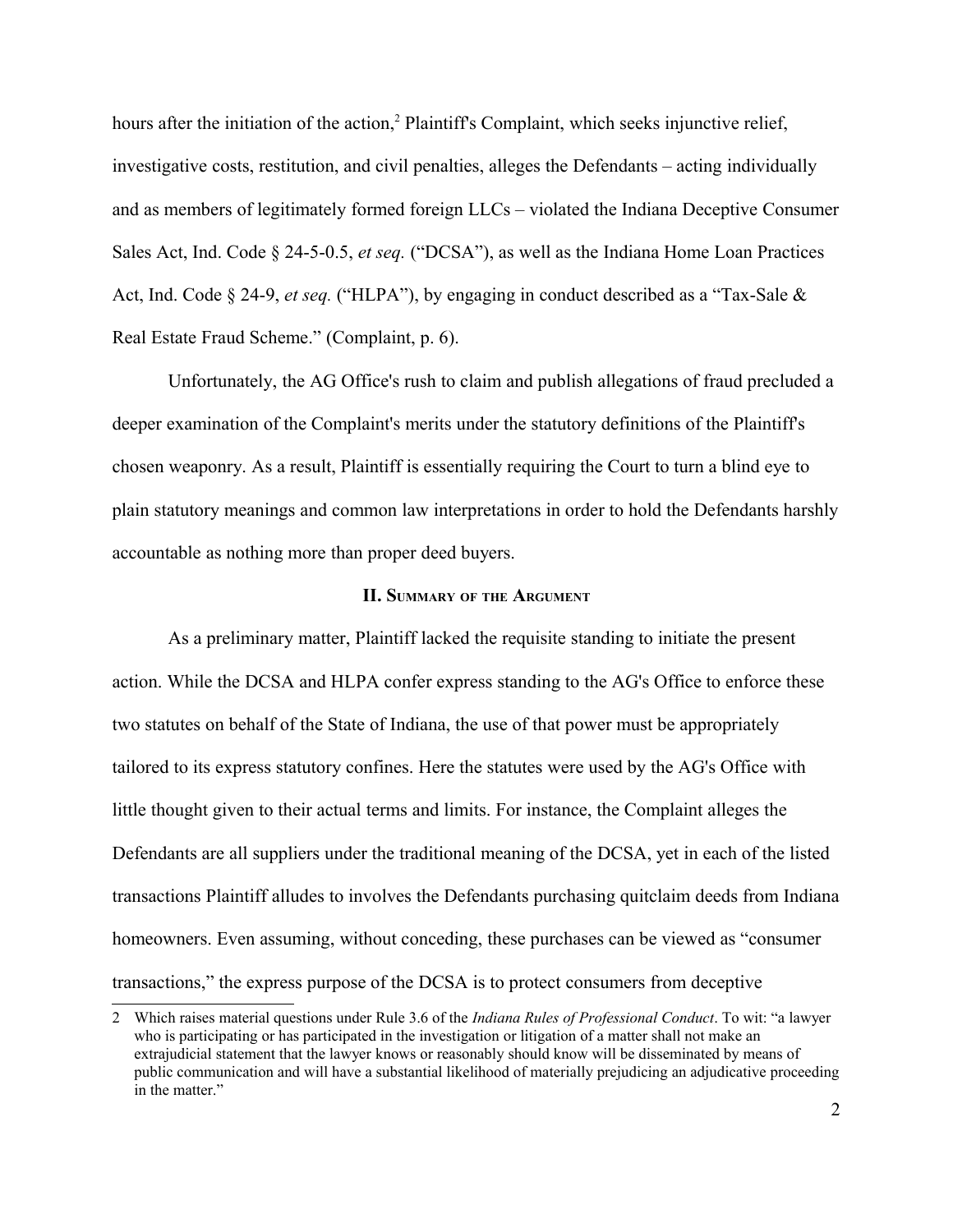*suppliers*. As simple as this may seem, in each of the transactions used by the Plaintiff, it is the Defendants who were the consumers if the DCSA were to actually apply to this controversy. The Defendants, after all, acquired the quitclaim deeds from the homeowners for decent value given.<sup>[3](#page-2-0)</sup>

Such is the logical absurdity of the Plaintiff's Complaint that it requires definitions to be turned on their selves. Even worse, allowing the Plaintiff to maintain this action under the DCSA would be the effective end of limiting principles altogether. In essence, Plaintiff seeks to use the DCSA and HLPA to establish that A isn't just A, but A is also B, and C, and D.

In addition, by alleging fraudulent misrepresentation Plaintiff was required to plead specifics under Rule 9 of the Indiana Rules of Trial Procedure. A failure to plead specifics when alleging fraud is remedied by dismissal of the action since it easily arises to a Rule 12(b)(6) violation in Indiana. Besides simply using the words "misrepresentation," or "fraud," or "concealment," Plaintiff has failed to allege any particular incidences of fraud by the Defendants against the citizens of Indiana.[4](#page-2-1)

Lastly, Plaintiff has failed to allege or state, specifically, why the corporate form should be ignored to the point of holding individuals behind the corporate form personally liable. Again, the AG's Office favors words like "fraud," or "misrepresentation," but it hasn't specifically pleaded why the corporate entities' veil should be pierced in order to attach individual liability on the above listed individuals. As a result, Plaintiff's Complaint amounts to either an improper joinder of parties or a situation where the Court's exercise of personal jurisdiction over the individual defendants is impermissible.

<span id="page-2-0"></span><sup>3</sup> As an interesting point to note, in the alleged transactions the Indiana homeowners were granting their interest in property through a quitclaim deed. As a rule, a quitclaim deed provides no guarantees or warranties and is essentially a conveyance of property as is.

<span id="page-2-1"></span><sup>4</sup> See, e.g., Plaintiff Complaint, ¶ 46 ("46. *It is believed* and averred that Defendants employed or independently contracted with individuals to locate, negotiate, deceive, misrepresent, conceal and/or omit material information in the "purchase" of the real property from the Indiana homeowners") (emphasis added). An allegation of fraud cannot be supported by a belief and Plaintiff's counsel, the AG's Office, should have known better.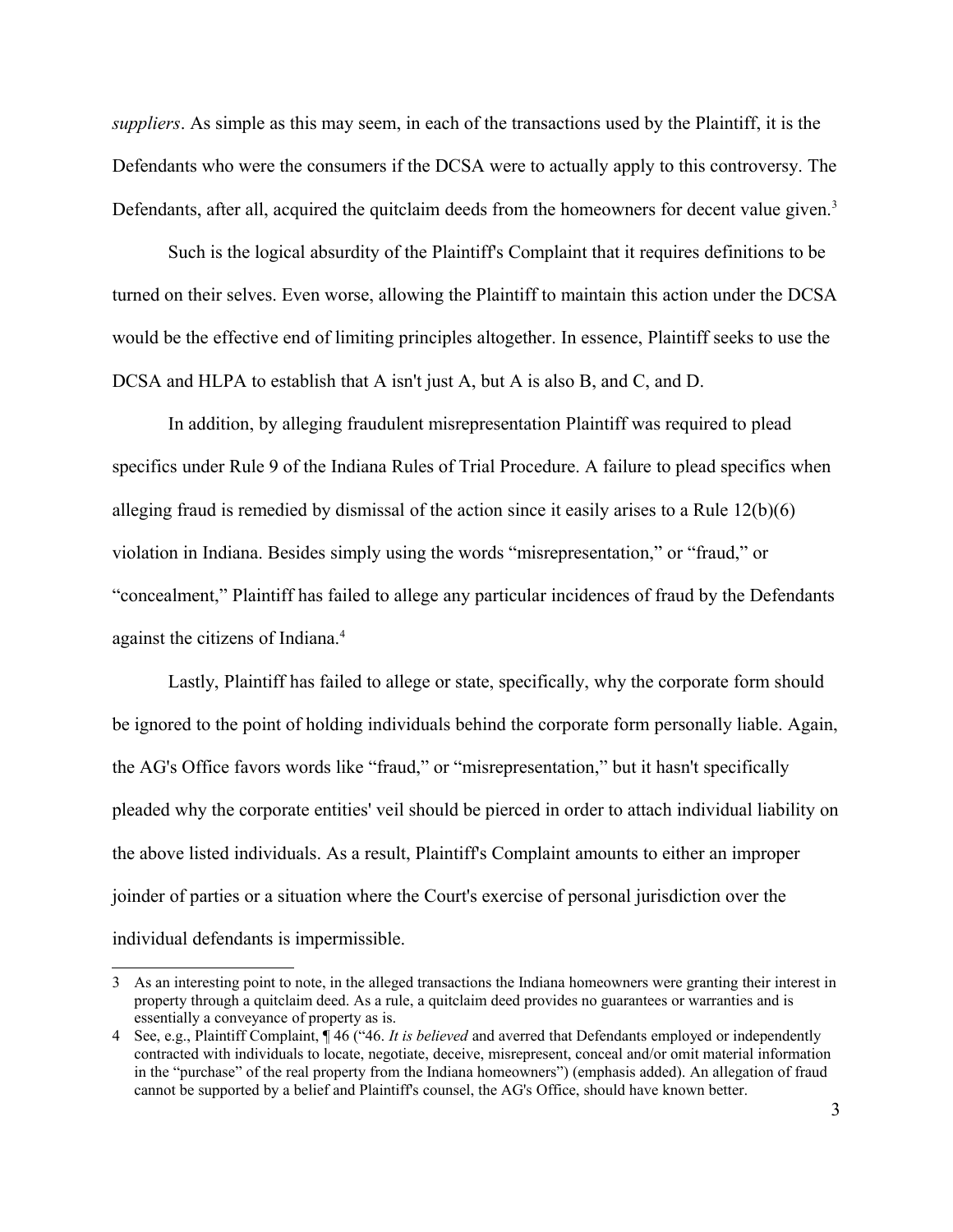#### **III. STANDARDS**

### *Rule 12(B)(6)/Rule 9(B)*

A Rule 12(B)(6) motion is used "to test the legal sufficiency of a complaint; or, stated differently, to test the law of the claim, not the facts that support it." Musgrave v. State Bd. Of Tax Comm'rs, 658 N.E.2d 135, 140 (Ind. Tax 1995), *see also* City of East Chi., Ind. V. East Chi. Second Century, Inc. 908 N.E.2d 611, 61 (Ind. 2009). The trial court's grant of a dismissal motion is proper if it is apparent that the facts alleged in the complaint are incapable of supporting relief under any set of circumstances. *See* Godby v. Whitehead, 837 N.E.2d 149, 149 (Ind. Ct. App. 2005). In determining whether any facts will support the claim, "courts must consider the complaint in its entirety, as well as other sources courts ordinarily examine when ruling on a Rule 12(B)(6) motions to dismiss, in particular, documents incorporated into the complaint by reference, and matters of which a court may take judicial notice." Tellabs, Inc. v. Makor Issues & Rights, Ltd., 551 U.S. 308, 322 (2007); *see also* Davids ex rel. Davis v. Ford Motor Co., 747 N.E.2d 1146. Similarly, "the issue of standing is properly raised via a 12(B)(6) motion, for a party's lack of standing will deprive a court of jurisdiction over a particular case." Musgrave, at 138-139.

Read within  $12(B)(6)$ , Rule  $9(B)$  also states that all averments of fraud must be pled with specificity as to the "circumstances constituting fraud." In order to meet this burden, "the party alleging fraud must specifically allege the elements of fraud, the time, place, and substance of false reports, and any facts that were misrepresented, as well as the identity of what was procured by fraud. Continental Basketball Association, Inc. v. Ellenstein Enterprises, 669 N.E.2d134, 138 (Ind.1996). Failure to comply with the rule's specificity requirements constitutes a failure to state

4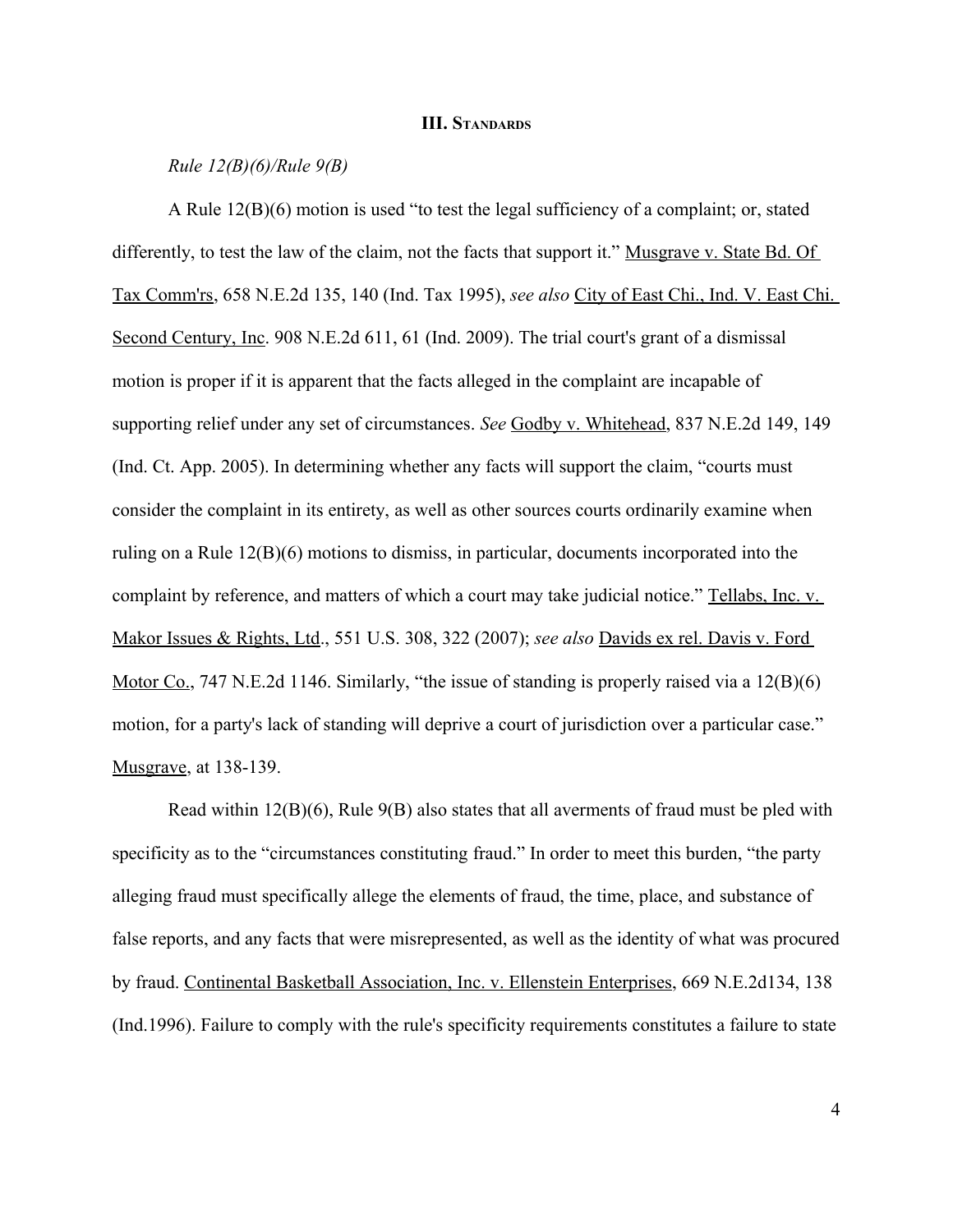a claim upon which relief may be granted[.]" Payday Today, Inc. v. Hamilton, 911 N.E.2d 26, 34 (Ind. Ct. App. 2009).

### *Rule 12(b)(2)/Rule 21*

Indiana Rule 12(b)(2) also tests the courts authority to exercise personal jurisdiction over the defending party. Since "[i]t is axiomatic that an Indiana court must have personal jurisdiction over a defendant in order to render a valid personal judgment against that defendant (Ryan v. Chayes Virginia (1990), Ind. App., 553 N.E.2d 1237, 1239, *trans. denied*), a party challenging the court's personal jurisdiction must prove its challenge by a preponderance of the evidence unless lack of jurisdiction is apparent on the face of the complaint. Mid-States Aircraft Engines v. Mize Co. (1984), Ind. App., 467 N.E.2d 1242, 1247." Freemond v. Somma, 611 N.E.2d 684 (Ind. Ct. App. 1993). Further, "[t]he decision to grant a motion to dismiss or lack of personal jurisdiction under T.R.  $12(B)(2)$  lies within the discretion of the trial court." Torborg v. Fort Wayne Cardiology, Inc., 671 N.E.2d 947 (1996) (citing Lee v. Goshen Rubber Co., Inc., 635 N.E.2d 214, 215 (Ind. Ct. App. 1994). "When in personam jurisdiction is challenged by a motion to dismiss, the burden is with the plaintiff to show the court a basis for the assertion of long-arm jurisdiction." Oddi v. Mariner-Denver, Inc., 461 F.Supp. 306, 310 (S.D.Ind.1978)." Torborg, at 949.

Alternatively, while Indiana Rule 21 is not grounds for dismissing an action, upon motion the trial court "may order parties dropped or added at any state of the action and on such terms as are just and will avoid delay."  $(T.R. 21(A))$ . Under  $21(A)$ , the movant is required to make a timely invocation of misjoinder subject to the trial court's discretion to add or drop parties or claims. See Mitchell v. Stevenson, 677 N.E.2d 551, 557 (Ind. Ct. App. 1997).

*Rule 12(E)/Rule 12(F)*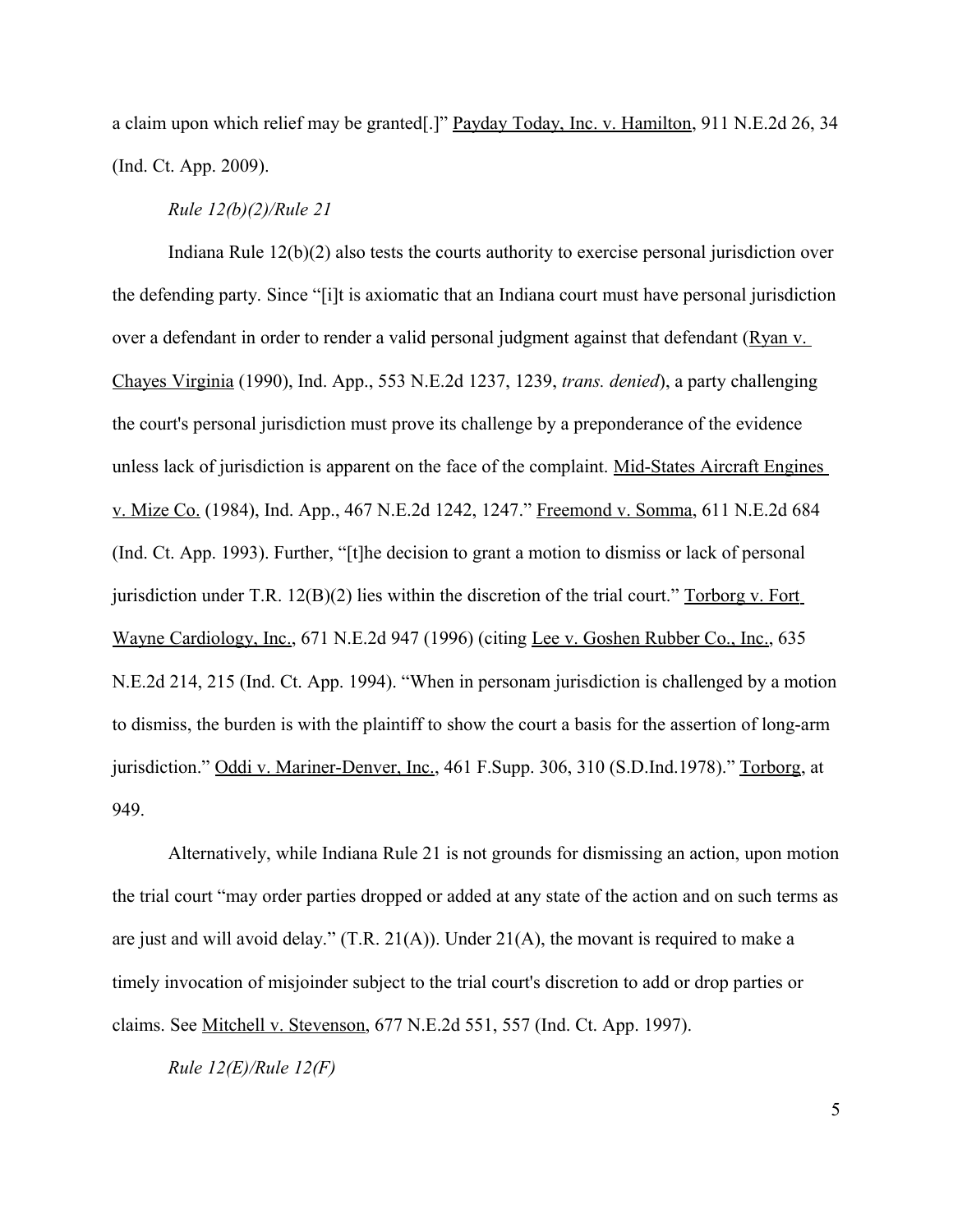Indiana Rule 12(E) is a procedural tool used when a court determines a pleading "is so vague or ambiguous that a party cannot reasonably be required to frame a responsive pleading." Upon a showing of "defects complained of and the details desired," the court may order the pleading be properly complemented. Id.

Indiana Rule 12(F) is also a procedural tool whereby "the court may order stricken from any pleading any insufficient claim or defense or any redundant, immaterial, impertinent, or scandalous matter." If the "motion to strike attacks the legal sufficiency of the complaint, the trial court should apply the same standards for granting the relief as it would have employed had the motion been brought under T.R.12(B)(6)." Anderson v. Anderson, 399 N.E.2d 391, 407-408 (Ind. Ct. App. 1979). Beyond that, "[a] motion to strike is proper for purposes of stripping a pleading of immaterial, impertinent, redundant matter or to strike out a sham pleading. Finney v. L.S. Ayres & Co. (1965) 137 Ind. App. 430, 207 N.E.2d 642." Smith v. Beasley, 504 N.E.2d 1028, 1030 (Ind. Ct. App. 1987).

#### **IV. ARGUMENT**

# **A. The Plaintiff did not have standing to initiate the present action under the DCSA**

Plaintiff's Complaint alleges the Defendants engaged in a fraudulent scheme contrary to the provisions of the DCSA. Even treating as true Plaintiff's entire Complaint, and giving those allegations all reasonable inferences, the alleged conduct still does not fall under the scope and definitions of the DCSA. As a result, Plaintiff, acting through the AG's Office, lacked standing to bring the action.

The AG's Office is a "creature of statue and has only those powers delegated to it by the General Assembly." State of Indiana v. Rankin, 282 N.E.2d 852, 852 (Ind. Ct. App. 1972). "It is further true that the Attorney General has no duties or powers attaching to his office by reason of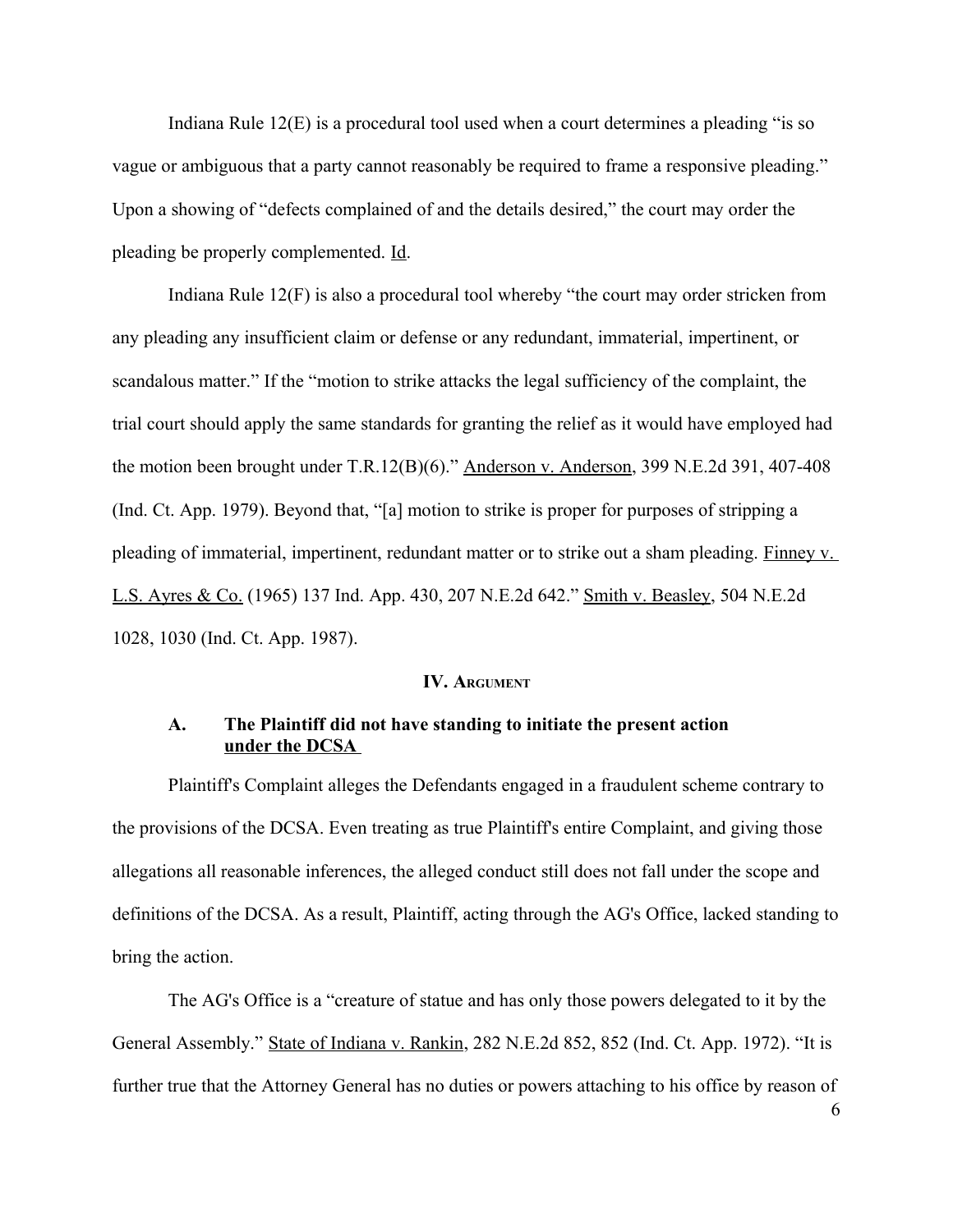the common law[.] Therefore, it is incumbent upon the Attorney General to show explicit legal authority giving him the right to initiate [a] cause at bar." Id.

In the present, Plaintiff uses the DCSA and HLPA to invoke this explicit legal authority. Yet treating the four-corners of the complaint as true, and granting each allegation every reasonable inference, the Plaintiff has established this action – if there's an action to be had – can only be maintained under common law principles.

## **A1. For example, the Plaintiff can't show any of the Defendants are Suppliers**

The purpose of the DCSA is to "protect consumers from suppliers who commit deceptive and unconscionable sales acts" and to "encourage the development of fair consumer sales practices." IC § 24-5-0.5-1(b). In furtherance of this purpose, the DCSA defines a supplier as "[a] seller, lessor, assignor, or other person who regularly engages in or solicits consumer transactions, including soliciting a consumer transaction by using a telephone facsimile machine to transmit an unsolicited advertisement. The term includes a manufacturer, wholesaler, or retailer, whether or not the person deals directly with the consumer." IC § 24-5-0.5-3(A). To round it out, the DCSA defines a consumer transaction, in relevant part, as "a sale, lease, assignment, award by chance, or other disposition of an item of personal property, real property, a service, or an intangible[...] to a person *for purposes that are primarily personal, familial, charitable, agricultural, or household*, or a solicitation to supply any of these things." IC § 24-5-  $0.5-2(a)(1)$ (emphasis added).

The issue in the present case starts with the Plaintiff's allegation at  $\P$  27 of the Complaint that the Defendants are suppliers as defined by the DCSA. While Plaintiff would have the Court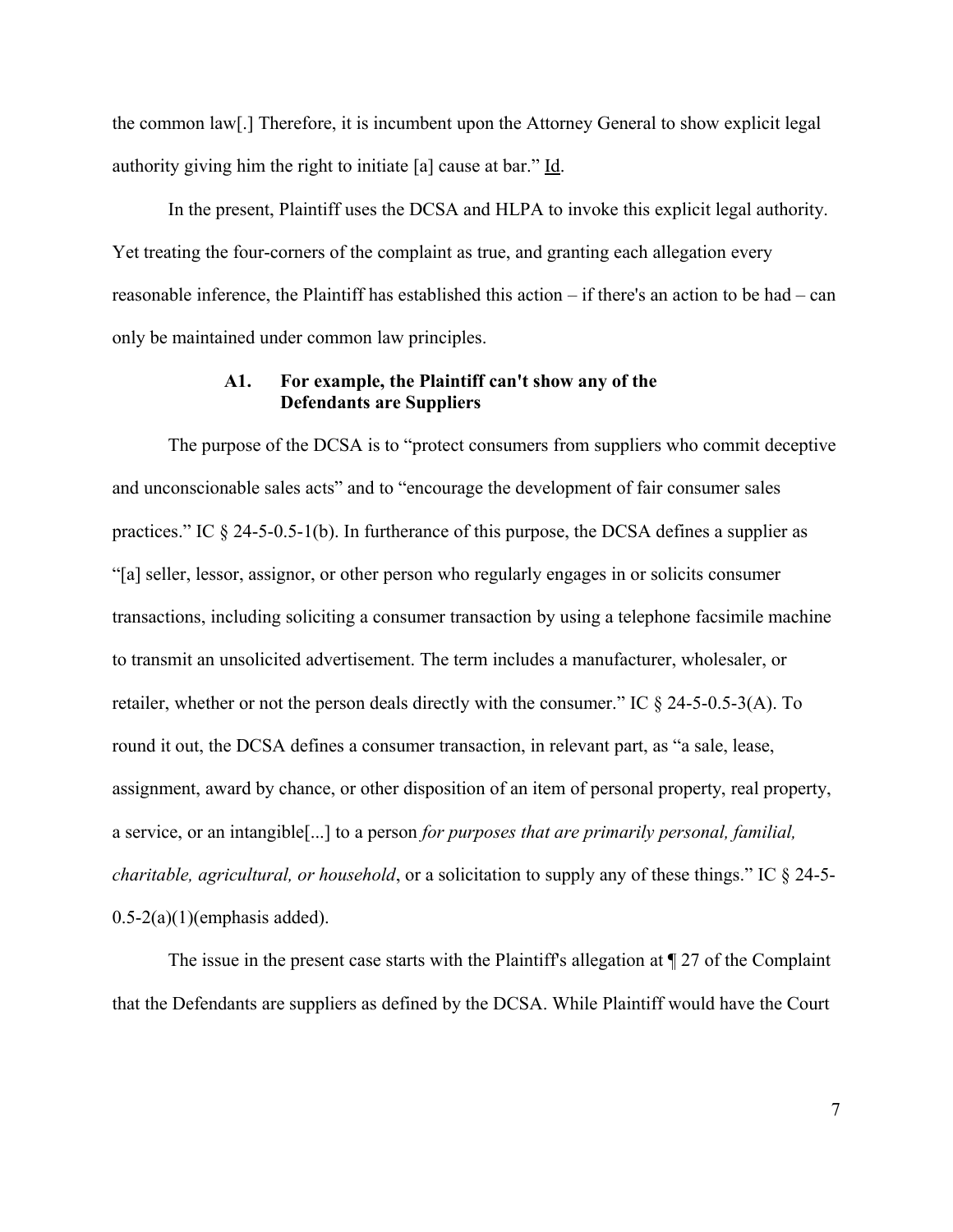believe by making the assertion the Defendants are suppliers this then automatically proves the same, reality and reasonable inferences parries such an efforts at fantasy pleading.

In nearly every case the DCSA has been used and without fail, it involves one party, the supplier-seller, being sued by another party, the consumer-buyer. For instance, in Lawson v. Hale, 902 NE 2d 267 (2009), the Indiana Court of Appeals reversed the trial court and held a supplier of lawn mowers may be considered a supplier of other machines if the consumer transactions in question are "indirectly connected with the ordinary and usual course of the person's business, vocation, or occupation." Id, p. 272.

The key central to Lawson, and central to nearly every case involving the DCSA, is that a sale or advertisement has occurred and the party doing the selling/advertising is deemed the supplier (see also <u>Kesling v. Hubler Nissan, Inc.,</u> 997 NE 2d 327 (Ind. 2013) (where the Indiana Supreme Court ruled in favor of the supplier – an automobile seller – on accusations of deception which were deemed mere puffery for purposes of the DCSA)).

In this action, one which may be of first impression, Plaintiff is switching the definitions of the DCSA contrary to the statute's own purpose. In its wonderland codification:

- The buyer of a quitclaim deed is actually a supplier (of what, it's unclear) equivalent to a manufacturer, wholesaler, or retailer; and
- The seller of these deeds the homeowner is actually a consumer; with
- The acquisition of these quitclaim deeds, typically governed by the law of contracts and real property, constitutes a consumer transaction; but
- It still remains unclear how foreign LLCs acquiring a multitude of quitclaim deeds is for a purpose [to them?] that is personal, familial, charitable, agricultural, or for some other household aim.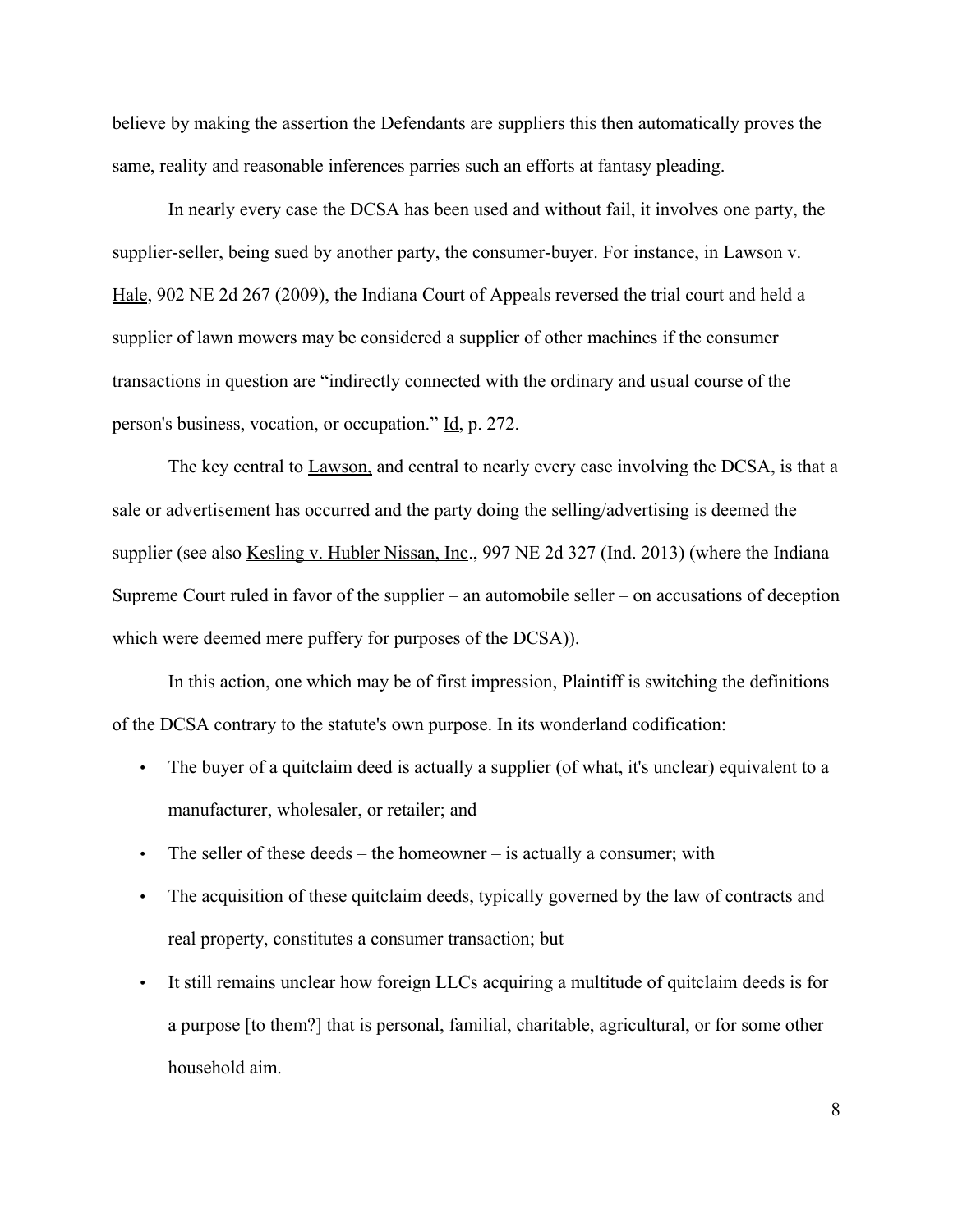(This is the absurdity peaking its head once again: the DCSA is designed to protect a typical consumer who buys consumer products for some familial or personal purpose. For Plaintiff to invoke it against the Defendants, this express provision has to be ignored completely or reversed to contemplate a homeowner acquiring money as the personal interest at stake. Even then, however, cash proceeds or commercial paper are not personal property, real property, a service, or an intangible item).

If this all seems like an odd formulation to present to the Court, it's because it is. In short, the Plaintiff's claim is contrary to the breadth of law found in the terms of the DCSA and the court actions applying it. By misusing the statute to create injury-in-fact and redressibility, the AG's Office disguised the Plaintiff's standing to initiate this action against the Defendants.

# **A2. Secondly, none of the transactions listed by the Plaintiff are consumer transactions, nor are the homeowners consumers**

Even if, somehow, the Plaintiff were granted a judicial pass as to what constitutes a supplier under the DCSA, the allegations contained in the Complaint still fail to allege a proper consumer transaction. For similar reasons as stated above, without consumer transactions at play in the proceeding the grant of standing to the Plaintiff initiating this action under the DCSA is improper and the case should be dismissed.

A consumer transaction under the DCSA involves, in relevant part, "a sale, lease, assignment, award by chance, or other disposition of an item of personal property, real property, a service, or an intangible[...] to a person for purposes that are primarily personal, familial, charitable, agricultural, or household, or a solicitation to supply any of these things." IC § 24-5-  $0.5-2(a)(1)$ . One need not go very far to divine what this definition means since the plain meaning of the statute is evident enough. Even so the Indiana Court of Appeals provided some illumination in its decision of State of Indiana v. Classic Pool & Patio Inc., 777 NE 2d 1162 (2002). In Classic Pool, the court found a consumer transaction can occur when a consumer is solicited for a sale or when the actual sale takes place (worth noting, once again, the supplier was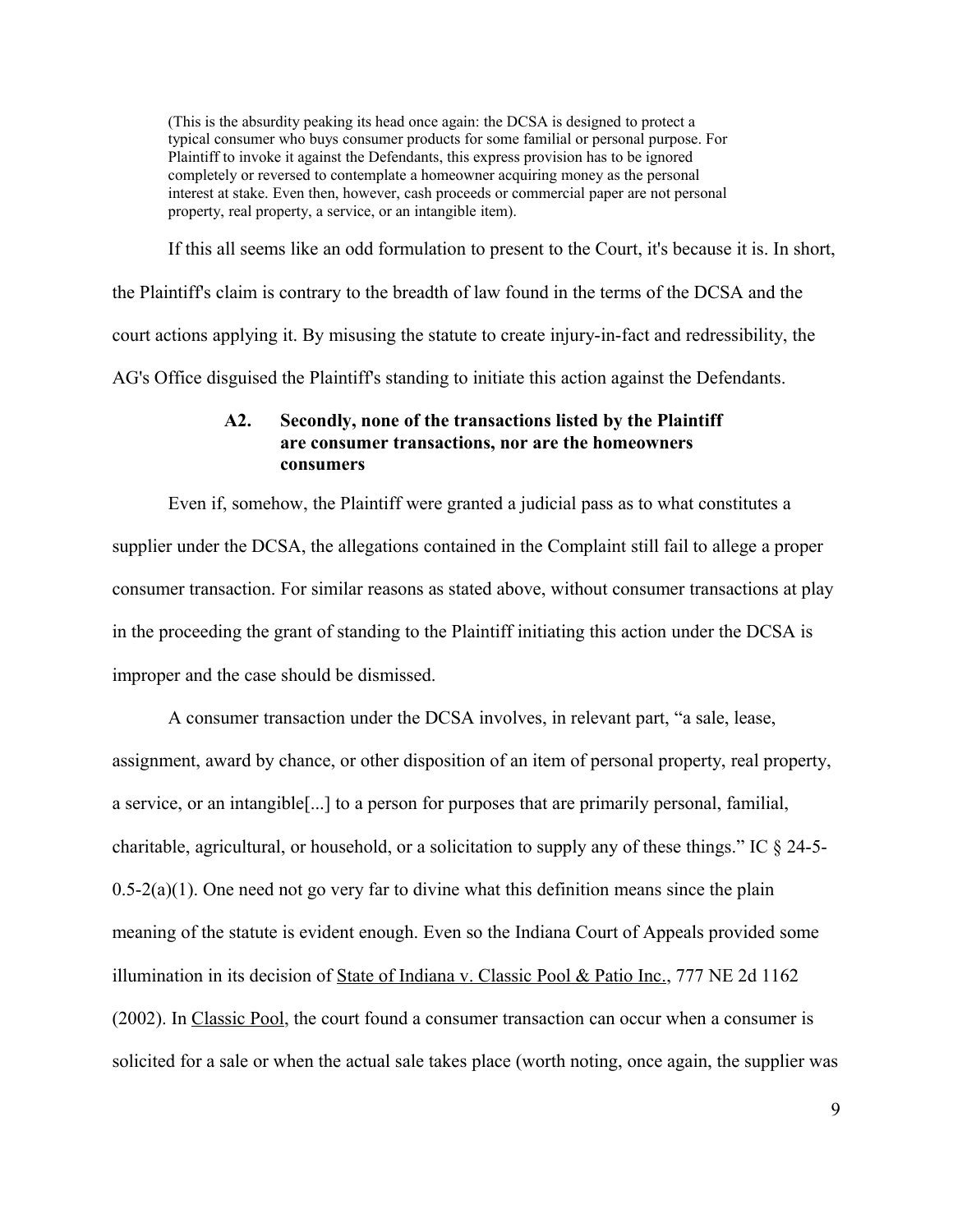the seller of a service and the buyer was the consumer (as is consistent with most DCSA cases)). "Given the plain language of the Act," the Court of Appeals found, "we conclude that a consumer who is solicited, and the solicitation results in a sale, can sue on either transaction, or both [under the DCSA]." Id, at p. 1166.

While this holding was meant to examine the statute of limitations under the DCSA, the reasonable inference is clear: the DCSA was meant to protect consumers in the course of purchasing an item or service from a seller, not the bizarro world the Plaintiff hopes to create with its Complaint where a purchaser is the same as a seller is the same as a supplier. But even if the present court were persuaded the Defendants are suppliers *and* the Plaintiff has shown viable consumer transactions implicating the DCSA, the uncomfortable fact remains that the homeowners granting the quitclaim deeds at issue are not consumers contemplated by the purpose and provision of the DCSA requiring protection. For lack of a better word, they are in essence the sellers in the Plaintiff's listed "Transactions" (which is very much conceded by the Plaintiff as well (Complaint, at ¶ 45: "… convinced the Indiana homeowner *to sell* his/her property to FLRC.") (emphasis added))

In nearly every DCSA case, a buyer of goods or services is deceived by a supplier of the same goods or services. This can be actionable misrepresentation, solicitation of a consumer to purchase, or advertisement beyond mere puffery (see Kesling, supra). In the present action, the Plaintiff is arguing Indiana homeowners were misled to sell their interest in real property to the Defendants. But from both common sense and the clear meaning of the DCSA, a homeowner selling their interest in a quitclaim deed is not a consumer for purposes of the DCSA.

### **A3. Since the Defendants are neither suppliers, nor did they enter into consumer transactions, nor are the aggrieved**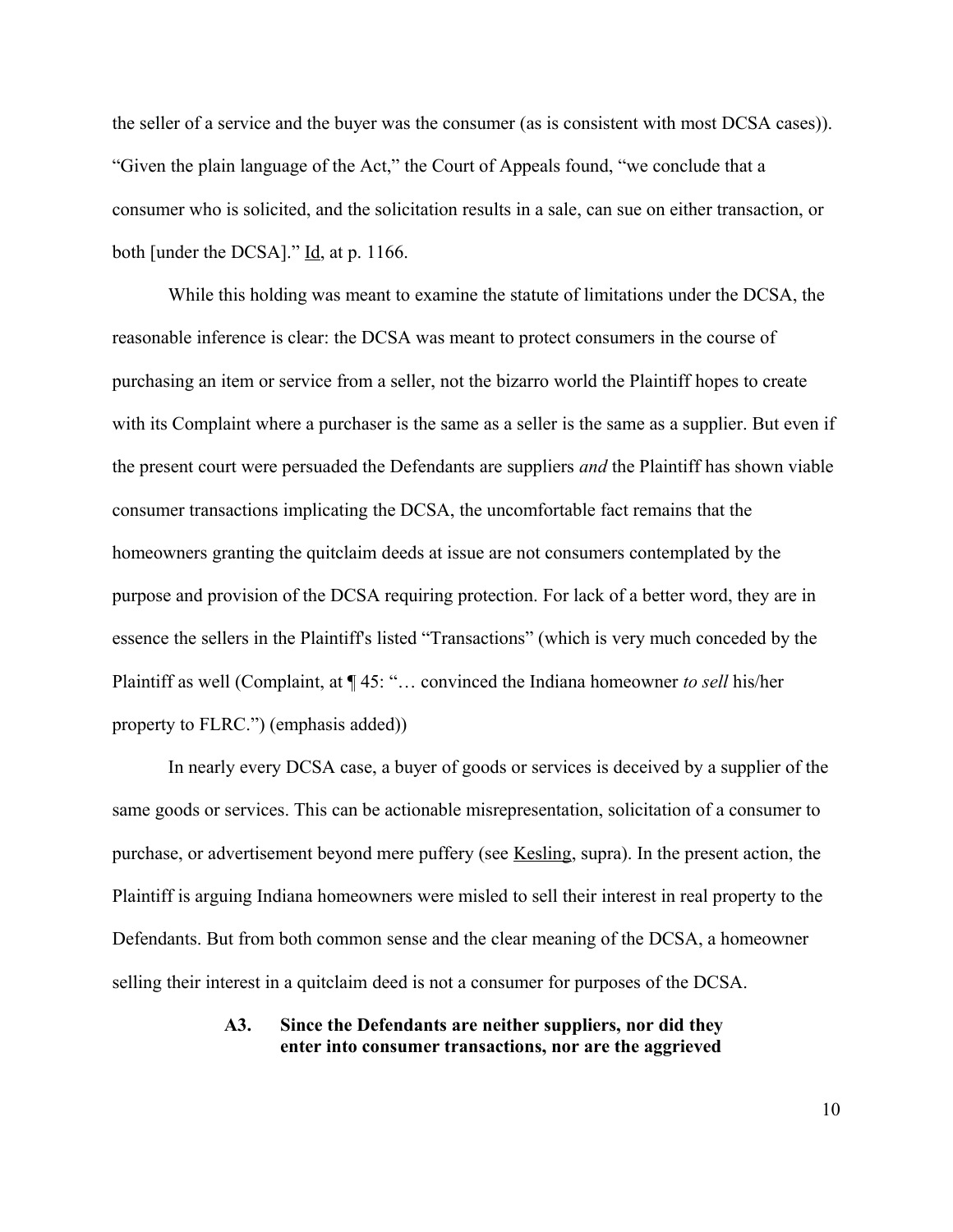### **homeowners consumers, Plaintiff lacked standing to bring an action under the DCSA**

In Indiana, standing focuses "on whether the complaining party is the proper person to invoke the court's power." Hauer v. BRDD of Ind., Inc., 654 N.E.2d 316, 317 (Ind. Ct. App. 1995). "It is similar to, though not identical with, the real party in interest requirement of Trial Rule 17. Both are threshold requirements intended to insure that the party before the court has the substantive right to enforce the claim being asserted." Id. Moreover, standing can also be conferred on a party through the "public standing doctrine." This arises where a public, rather than a private, right is at issue. In such situations, standing standards are relaxed to eliminate the "requirement that the relator have an interest in the outcome of the litigation different from that of the general public." State ex rel. Steinke v. Coriden, 831 N.E.2d 751, 755 (Ind. Ct. App. 2005) (quoting Embry v. O'Bannon, 798 N.E.2d 157 (Ind. 2003)).

Plaintiff fails to satisfy the traditional standard of standing, and it fails to satisfy the public doctrine exception as well (assuming the DCSA and HLPA are being used to vindicate the public rights of Indiana homeowners vis-a-vis the State of Indiana). As a statutory creature, the AG's Office can only proceed on behalf of the Plaintiff when expressly authorized. While the DCSA and HLPA do grant this authority for cases properly pled, the actual use of both statutes in the present amounts to nothing more than a buffet approach to litigation. In essence, the Plaintiff is taking a definition here, an application there, and then determining what's palatable. As a result of misusing its statutory authority, the Plaintiff actually has to butcher the express definitions of the DCSA in order to box the Defendants as suppliers, the quitclaim transfers as consumer transactions, and the homeowners that literally sold these quitclaim deeds as consumers.

11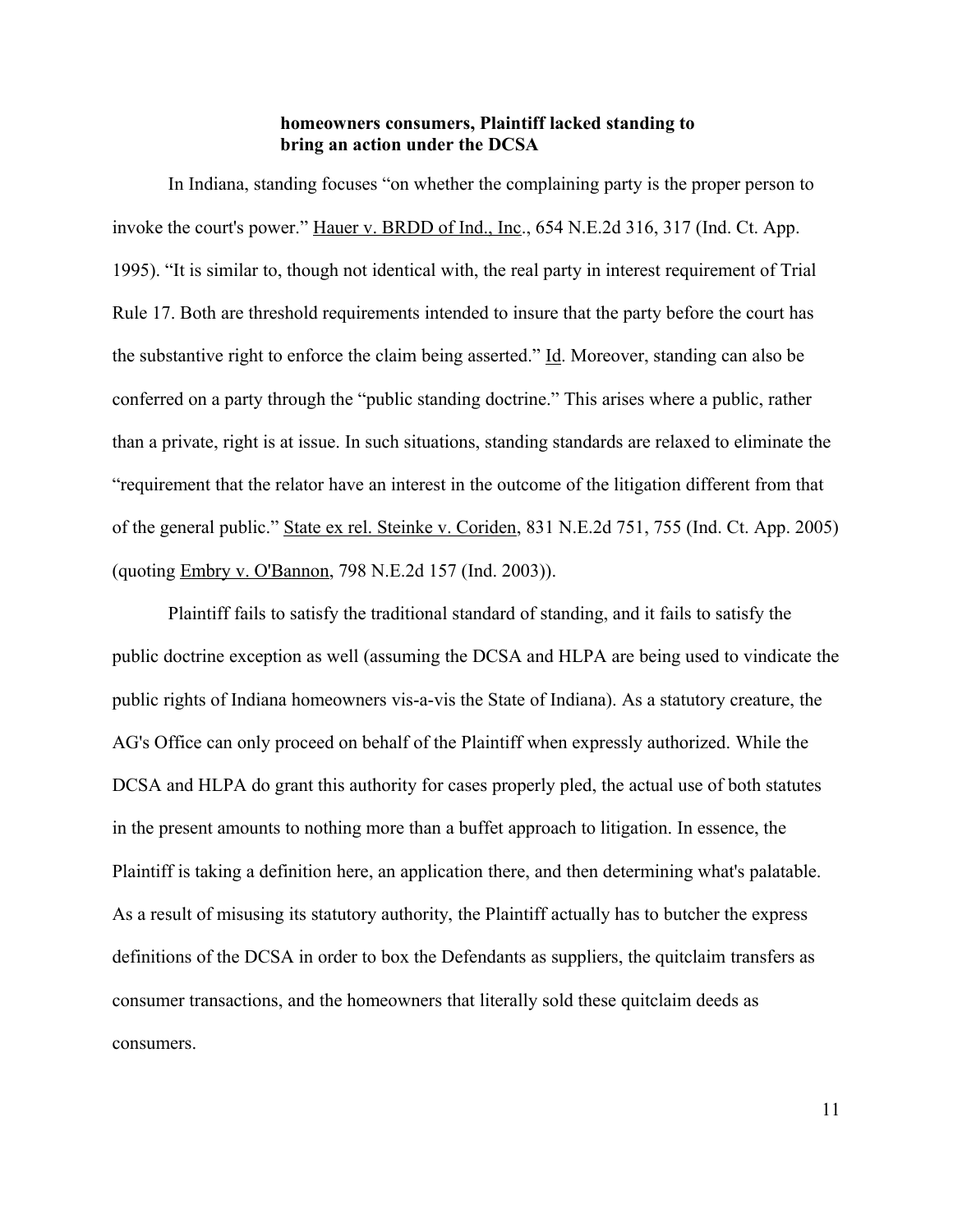Even treating the Plaintiff's Complaint as true, such assertions require dismissal on the basis this is an improper exercise of the Plaintiff's power under the DCSA and, as a result, Plaintiff's standing to sue is illusory.

## **B. Plaintiff engages in the same murky legal gymnastics in order to invoke the HLPA, but once again fails to meet standing thresholds**

The Plaintiff also cites to the HLPA in order to gain standing to initiate and maintain the present action against the Defendants. For reasons similar to the ones stated above, and even treating Plaintiff's Complaint as true and bestowing upon it all reasonable inferences, the AG Office's authority to proceed on behalf of the Plaintiff under the HLPA is once again illusory at best. As such, dismissal is warranted in favor of the Defendants.

### **B1. As a preliminary matter, Defendants are not "brokers" as defined by Ind. Code § 25-34.1-3-2**

This is an example of the kind of buffet litigation the AG's Office is currently pursuing on behalf of the Plaintiff. Simply put, Plaintiff alleges the Defendants are "brokers" under Indiana Code and, by buying quitclaim deeds from the Indiana homeowners (listed in ¶ 74 of Plaintiff's Complaint), the Defendants-as-unlicensed-brokers violated Ind. Code § 25-34.1-3- 2(a), the Real Estate Licensing Act (which is also a reciprocal violation of the HLPA).

One can only marvel at this suggestion and the belief it could be deemed anything but frivolous. In Indiana, "the purpose of the Real Estate Licensing Act is to protect citizens from possible loss at the hands of incompetent or unscrupulous persons acting as brokers." First Fed. Sav. v. Galvin, 616 N.E.2d 1048, 1052 (Ind.Ct.App. 1993), As such, a broker is defined as "a person who, for consideration, sells, buys, trades, exchanges, options, leases, rents, manages, lists, or appraises real estate or negotiates or offers to perform any of those acts." IC § 25-34.1-1- 2(4). In a common broker situation, where this statutory definition would apply in conjunction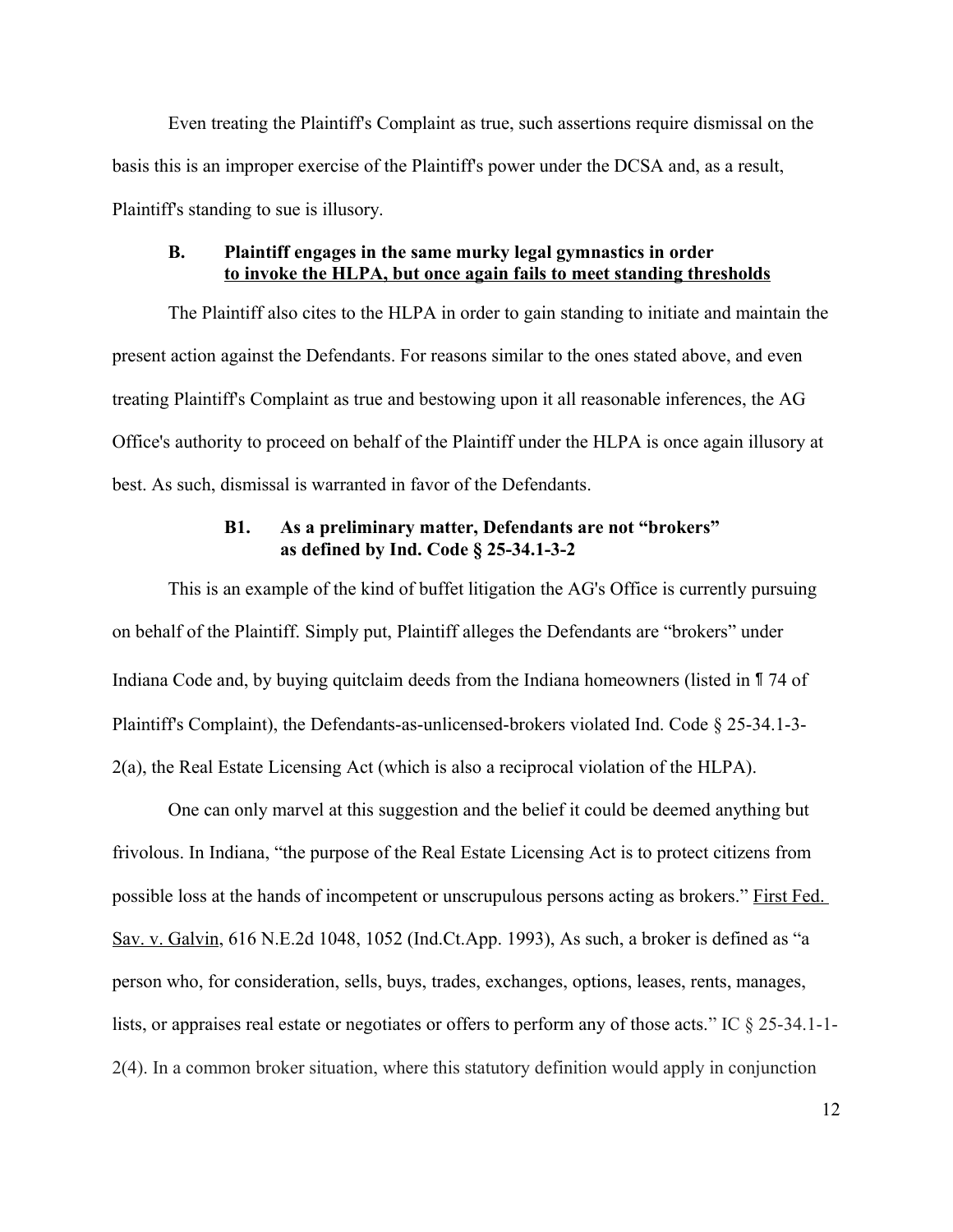with the purpose of the Real Estate Licensing Act, one party would be paid a sum to act in concert with another party in order to either sell or buy real property. Typically this sum would come as a commission after the sale or purchase.

The bulk of cases decided that deal with brokers under IC  $\S$  25-34.1-1-2(4) generally turned to whether the payment of a commission to an unlicensed broker is proper or required (see, e.g., GDC Environment Services, Inc. v. Ransbottom Landfill, No. 43A04-0004-CV-157 (2000) (where the Court of Appeals of Indiana was requested to determine whether claimant was entitled to a commission based on a signed agreement, undercut by his lack of a broker license to deal with such a sale). Overlooking the fact that in the Plaintiff's rendering almost anyone who transacts to buy or sell an interest in property is apparently a broker, the Complaint and the reasonable inferences afforded the Complaint do not sufficiently show any viable allegation the Defendants accepted consideration from Indiana homeowners in order to broker the purchase of real estate. The allegations do, however, sufficiently show the same Indiana homeowners were selling their interest in quitclaim deeds to the Defendants directly. That seems plainly, if not obviously, outside the ambit of the licensing act and its purpose.

Since the Defendants were not brokers for the subject homeowners, or of other parties that paid consideration for services rendered, the pressing issue turns to whether the allegations under the HLPA grant the Plaintiff the requisite standing to initiate and maintain the present action.

## **B2. The Defendants are also not lenders under the HLPA, nor does the HLPA's definition of "deceptive act" apply to the allegations contained in Plaintiff's Complaint**

The HLPA is a relatively fresh statute in Indiana that "prohibits certain lending practices and places additional restrictions on "high cost home loans."" Sonnenberg v. A.N. Real Estate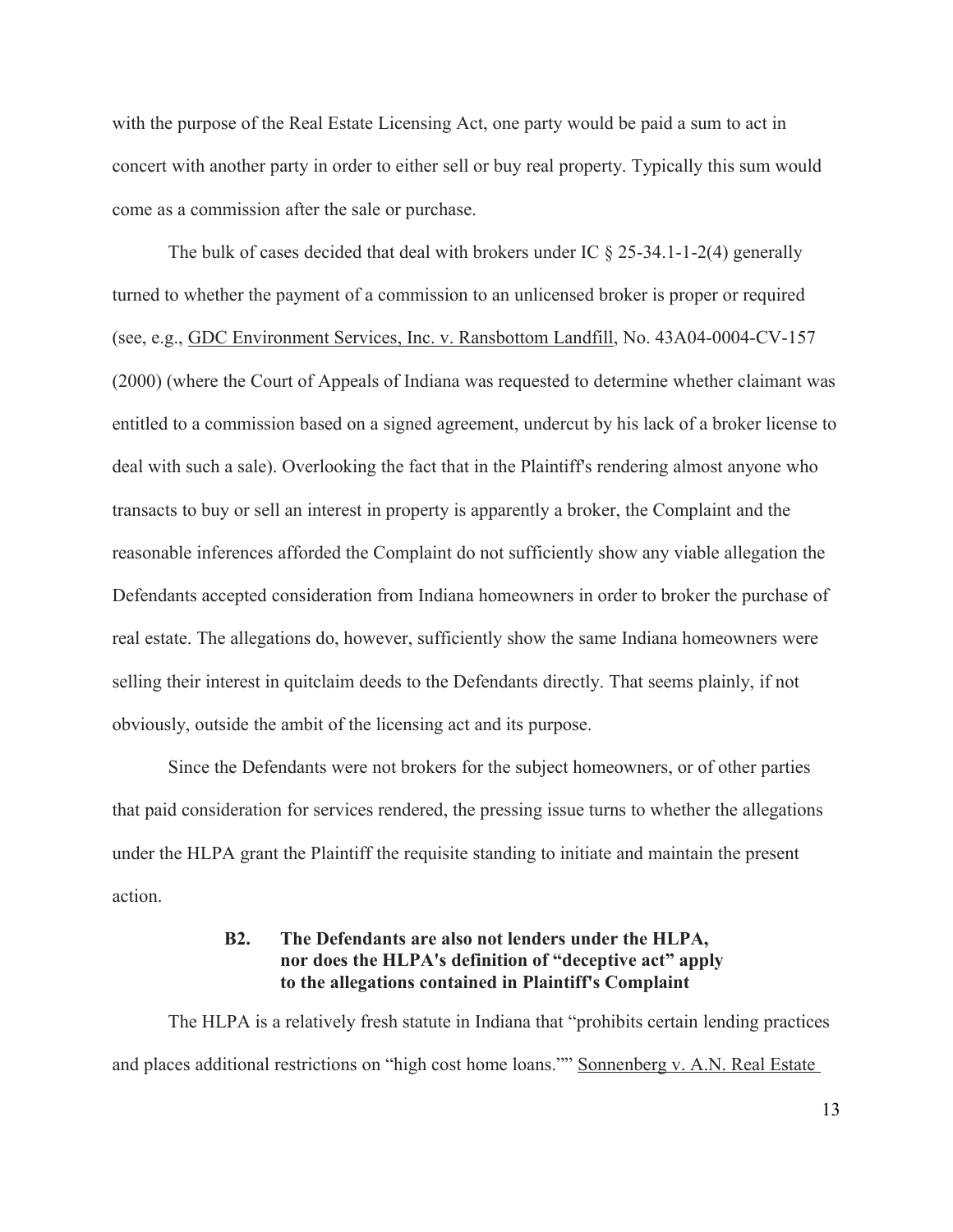Services, Inc., et al. No.29A04-1005-PL-381 (Ct. of. App. 2011). While the HLPA grants the AG's Office authority to pursue enforcement of its terms, it's unclear how such authority could apply to the present case where foreign LLCs acquired quitclaim deeds from willing Indiana homeowners.

For starters, the Plaintiff doesn't allege the Defendants are lenders or that the underlying "Transactions," as they are labeled at ¶ 30 of the Complaint, are of a nature comparable to a loan. The closest the Plaintiff comes is to allege the Defendants purchased quitclaim deeds from a list of Indiana homeowners for \$450.00 (Complaint, ¶ 48). As a result, half of the express provisions of the HLPA are inapplicable to these transactions since neither the Defendants nor the alleged, aggrieved homeowners were engaged in the lending or taking out of a loan.

That leaves random, isolated elements of the HLPA – taken out of context and removed from the governing purpose of the Act itself – for the AG's Office to use on behalf of the Plaintiff. For example, it's alleged the Defendants engaged in "deceptive acts" as defined by the HLPA (and not the DCSA) at IC  $\S$  24-9-2-7(a)(1). This definition applies to "mortgage" transactions" and "real estate transactions" and forbids a person at the time of these transactions from knowingly or intentionally making a material misrepresentation, or concealing material information regarding the terms and conditions of either transaction. See Id.

Read on its face together with the Plaintiff's allegations, the Court may be persuaded the Plaintiff has made a semblance of a *prima facie* showing under the HLPA and, therefore, has authority to survive a motion to dismiss. But because the "deceptive act" under the HLPA requires the subject of the transaction be either a mortgage transaction or a real estate transaction, the Plaintiff's allegations – even if treated as true – do not actually fall under the HLPA.

**B2(i). Mortgage Transaction under HLPA 24-9-3-7(a)**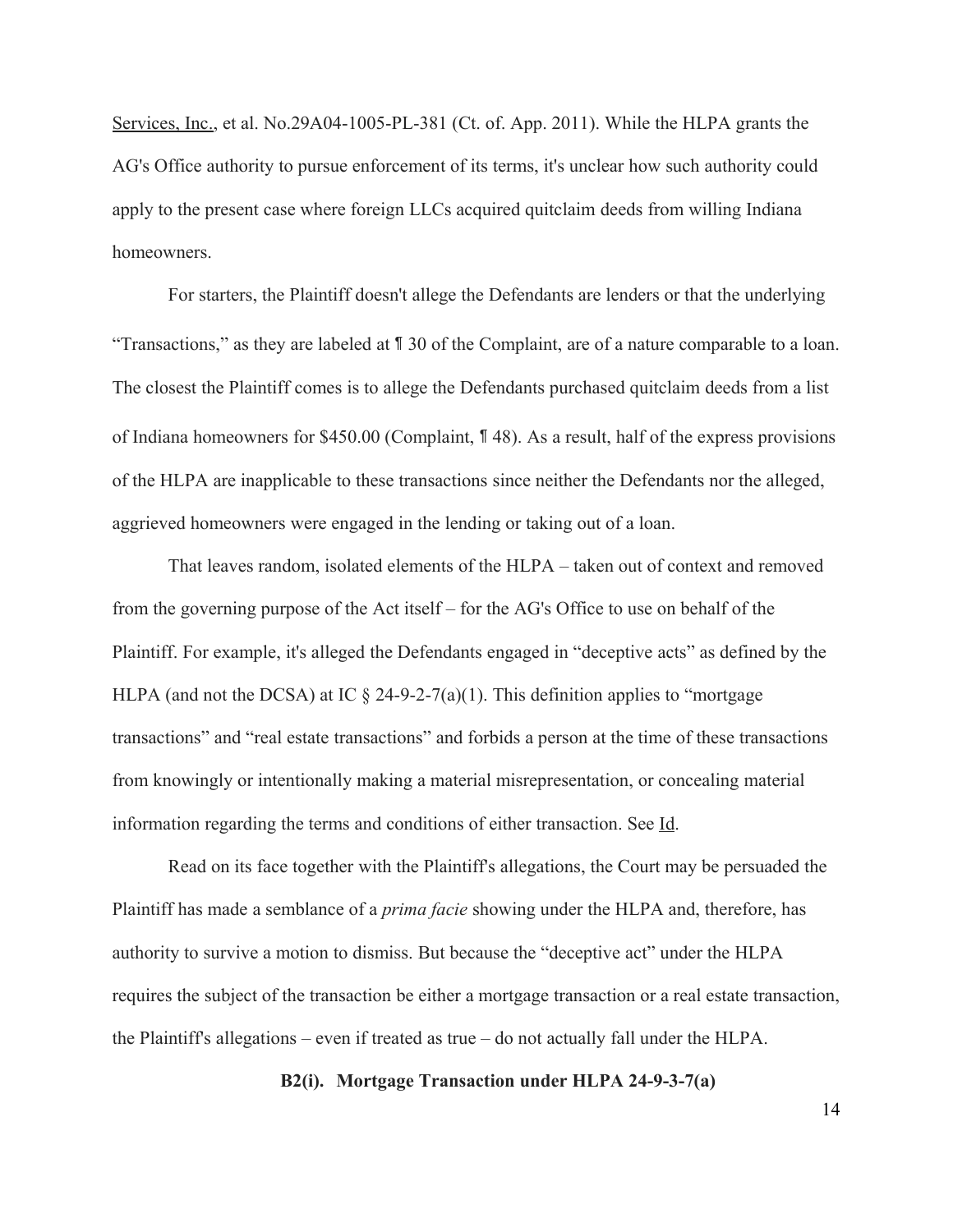According to the plain meaning of Ind. Code  $\S$  24-9-2-7(a)(1), a deceptive act can only be found in a mortgage transaction or real estate transaction. Helpfully, the HLPA defines what a "mortgage transaction" is at  $\S$  24-9-3-7(a)(1) through (a)(7). Without belaboring those definitions, each of those found at  $24-9-3-7(a)$  are rooted in loan or lending transactions, the creation of some first lien mortgage interest, a consumer loan, or a consumer credit sale. In other words, kinds of transactions the Home Loan Practices Act was implemented to actually apply to instead of what the Plaintiff hopes it applies to.

Accepting the Plaintiff's allegations as true, and giving them every reasonable inference, no rational person could find the Defendants were engaged in mortgage transactions as defined by the HLPA at  $\S$  24-9-3-7(a)(1) through (a)(7) since there's no suggestion or allegation the Defendant offered anything but a flat price for acquisition of a homeowner's quitclaim interest in real property.

### **B2(ii). Real Estate Transaction under HLPA 24-9-3-7(b)**

Similarly, the same subsection defines "real estate transactions" for purposes of what constitutes a deceptive act under the HLPA. Ind. Code  $\S$ § 24-9-3-7(b)(1) through (b)(3) provides:

> As used in this section, "real estate transaction" means the sale or lease of any legal or equitable interest in real estate: (1) that is located in Indiana; (2) upon which there is constructed or intended to be constructed a dwelling; and (3) that is classified as residential for property tax purposes.

It's tempting to assume the transactions used in the Plaintiff's Complaint fall under this definition since the Defendants were alleged to have gained a property interest by virtue of purchasing quitclaim deeds. However, after a decent examination of the actual words of the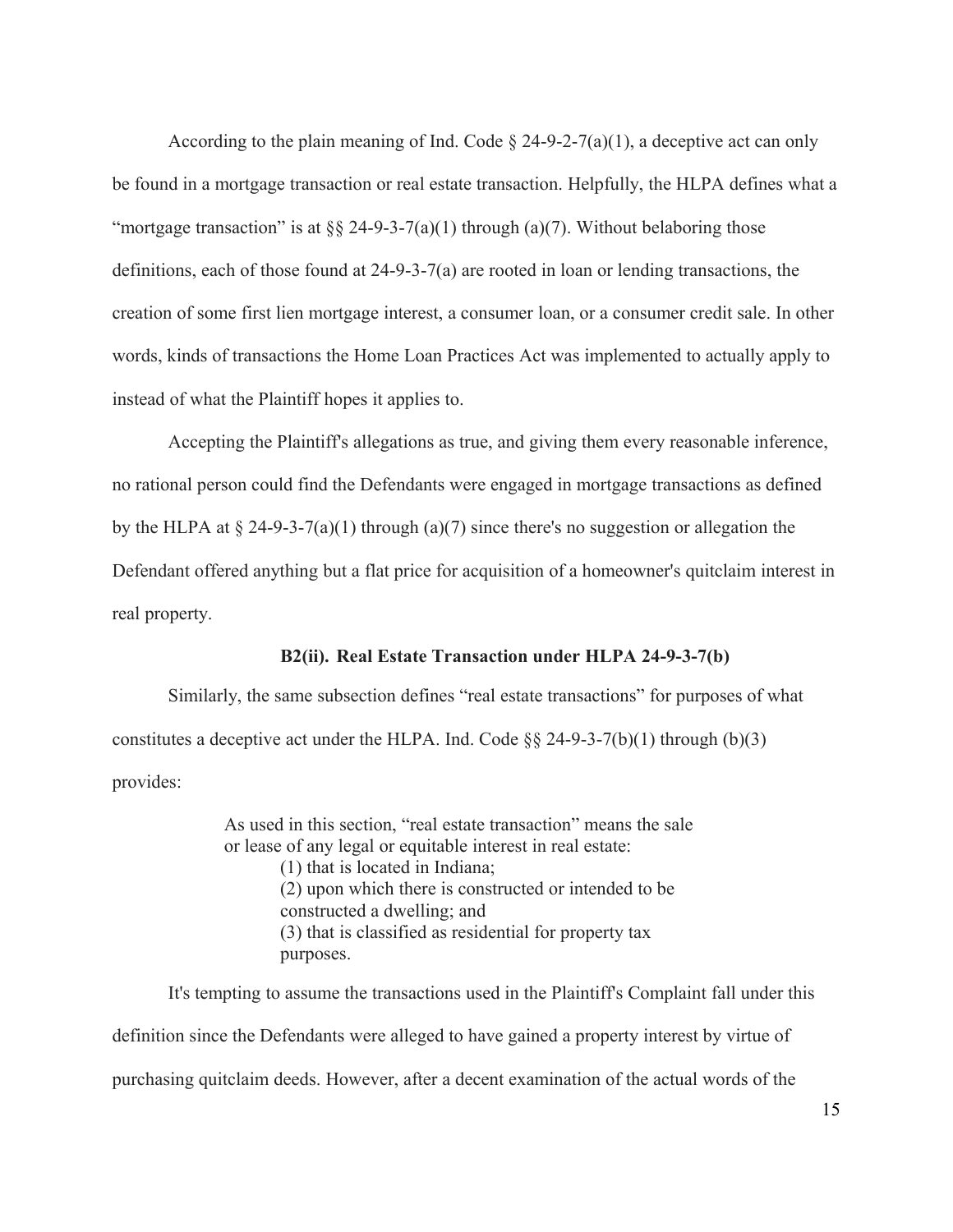statute it's evident the HLPA was not meant to apply to the purchasers of these interests. As proof of the somewhat obvious, the HLPA qualifies a real estate transaction as meaning either a sale **or** *lease* of a legal/equitable interest in real estate. § 24-9-3-7(b)(1) (emphasis added).

The Defendants were alleged to have acquired, as purchasers, quitclaim deeds. Treating this as true, they did not sell or lease an interest in property to Indiana homeowners. Rather, they acquired or bought one. Given the title, purpose, and intent of the HLPA, the transactions alleged in the Plaintiff's Complaint were not "real estate transactions" as defined by the HLPA.

# **B3. Since the HLPA applies mostly to loans, and because the allegations of the Complaint – even treated as true – do not meet the statutory definitions of the HLPA, the Plaintiff lacked standing to initiate the present action under the HLPA**

It's a similar argument to the one made with the DCSA and appears just as simple.

Despite forcing the Defendants into the definitions provided by the HLPA, and then going on about the knowing or intentional misrepresentations made in violation of the same, the Plaintiff did not have standing to initiate, nor does the Plaintiff have standing to maintain, this action under the HLPA since the HLPA cannot facially apply to the underlying facts of this case.

The Defendants were not alleged to be lenders, nor did Plaintiff allege a loan was made. Beyond that, since the nature of the alleged transactions involved the Defendants buying a quitclaim deed from Indiana property owners, none of the definitions required for there to be a "deceptive act" under the HLPA apply. The AG's Office should have known that and/or should have pled more particularly in order to invoke the express authority of the HLPA.<sup>[5](#page-15-0)</sup>

<span id="page-15-0"></span><sup>5</sup> For an example of what appears to be a properly pled HLPA Complaint, see State of Indiana v. Countrywide Financial Corporation, et al., 76C01-0808-PL-0652 (Steuben Circuit Ct (2008), available at http://www.indianaconsumer.com/pub/CountrywideFileStamped.pdf. It's alarming how specifically pled that complaint was in 2008 compared to the Plaintiff's 2016 version.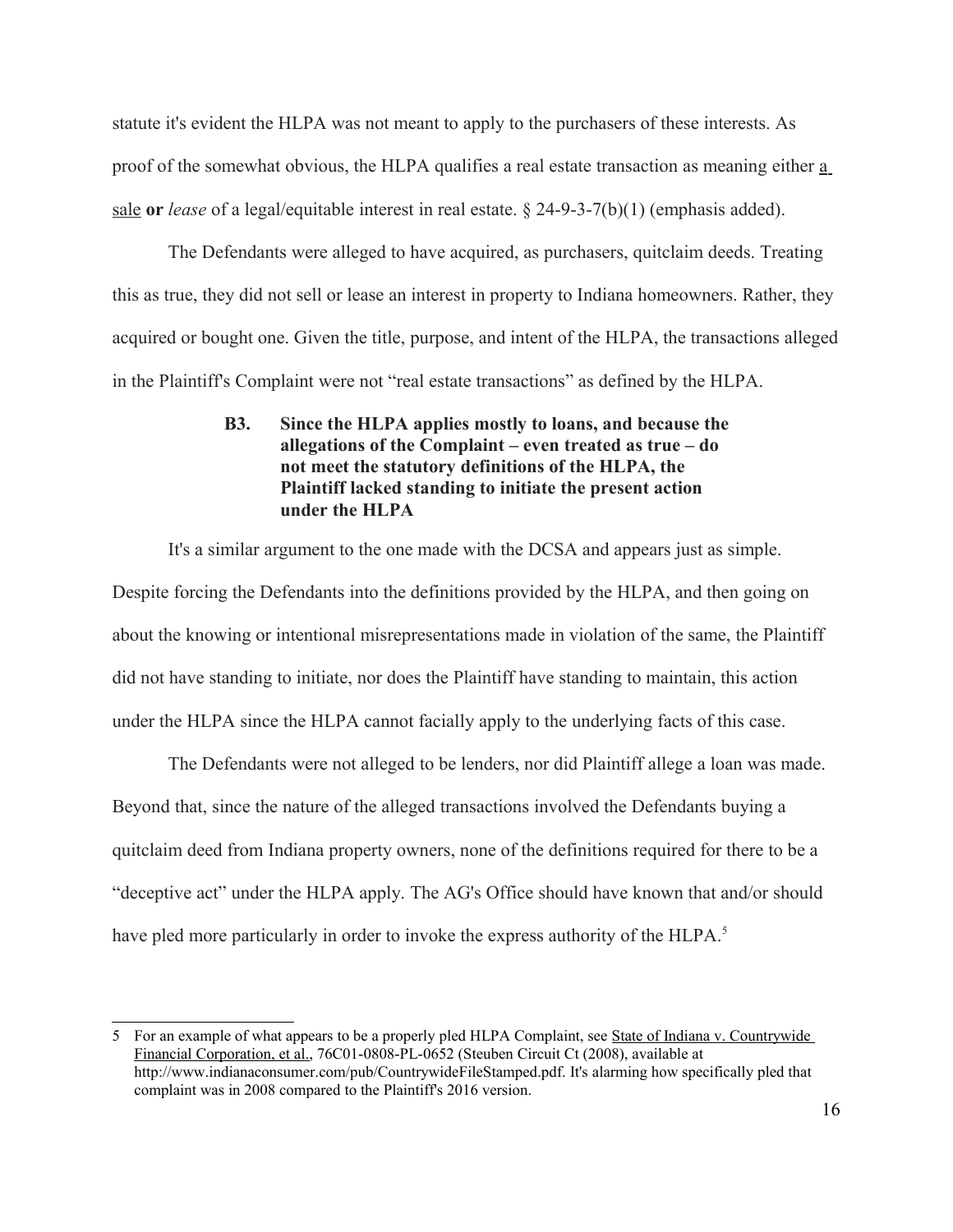Because they didn't, Plaintiff does not have standing to sue the Defendants using the HLPA.

## **C. The Plaintiff's Complaint also relies on conclusory allegations of fraud instead of specific averments**

Indiana Rule 9(B) states that all averments of fraud must be pled with specificity as to the "circumstances constituting fraud." In order to meet this burden, "the party alleging fraud must specifically allege the elements of fraud, the time, place, and substance of false reports, and any facts that were misrepresented, as well as the identity of what was procured by fraud. Continental Basketball Association, Inc. v. Ellenstein Enterprises, 669 N.E.2d134, 138 (Ind. 1996). Failure to comply with the rule's specificity requirements constitutes a failure to state a claim upon which relief may be granted[.]" Payday Today, Inc. v. Hamilton, 911 N.E.2d 26, 34 (Ind. Ct. App. 2009). More, the requirements of Rule 9(B) apply to actions brought under the DCSA and in actions generally "grounded in fraud." See McKinney v. State, 693 N.E.2d 65 (Ind. 1998) (when the state alleged deceptive acts to be incurable, the state is implicitly alleging intent and asserts a right to civil penalties. As such Rule 9(B) applied).

In McKinney, the Indiana Supreme Court was tasked to determine whether Rule 9(B) applied to allegations of deceptive acts brought by the State of Indiana under the DCSA. Since the State in McKinney failed to distinguish between deceptive acts and incurable deceptive acts (where the latter requires intent; the former does not), the Indiana Supreme Court held the entire complaint was subject to a Rule 9(B) dismissal. Moreover, McKinney distinguished actionable deceptive acts: those that are "uncured" and those "incurable." Id, at p.68. Those in the former are acts "with respect to which a consumer who has been damaged by such act has given notice to the supplier," but the supplier either fails to offer to cure within thirty days or does offer to cure but fails to[.]" Id. With distinction, an incurable deceptive act is a deceptive act "done by a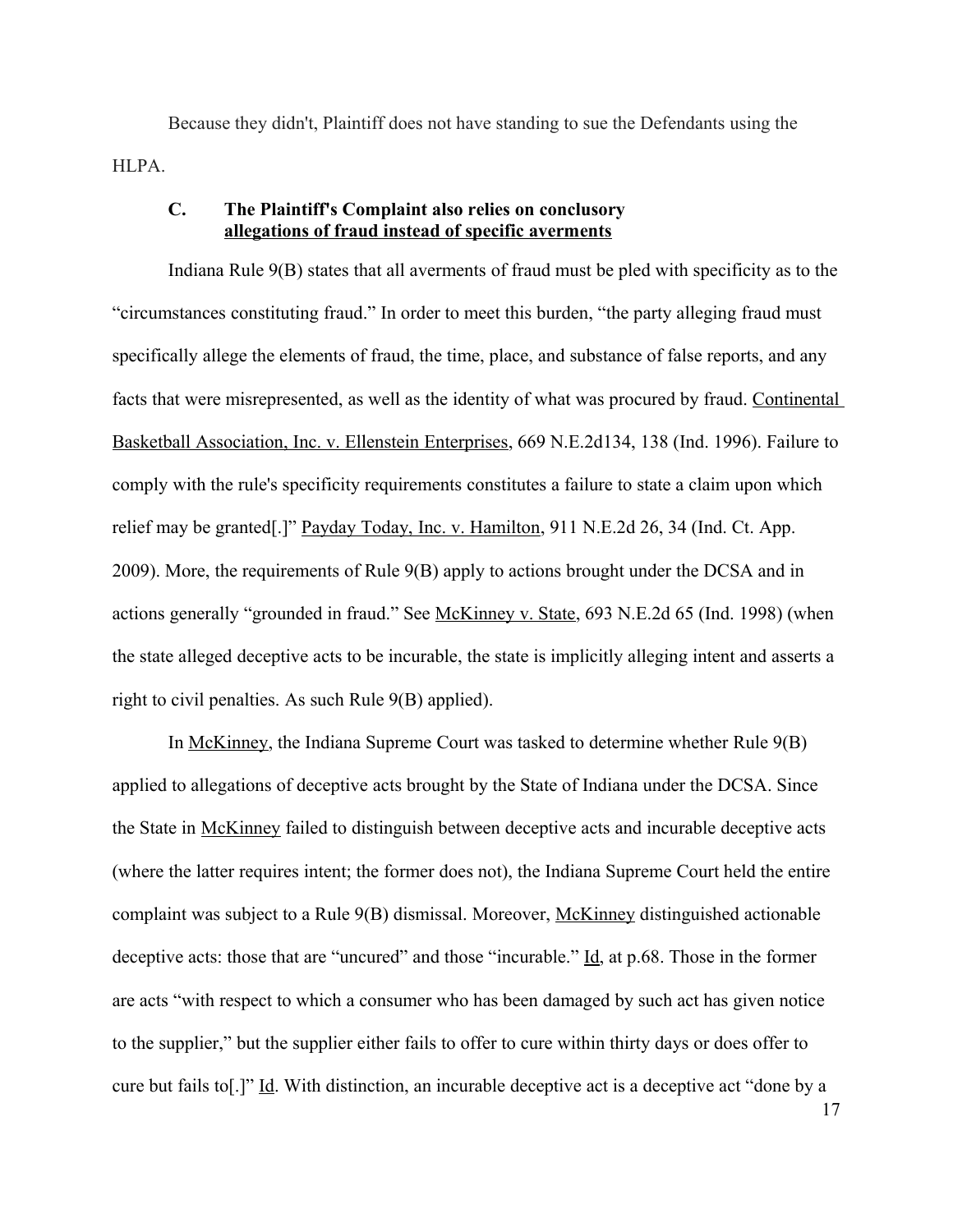supplier as part of a scheme, artifice, or device with intent to defraud or mislead" with "intent to defraud or mislead" - a clear element for incurable deceptive acts. Id. In scenarios where allegations are being made, and remedies sought, on the basis of incurable deceptive acts, "the specificity requirements of Rule 9(B) must be met"; particularly where "the State seeks civil" penalties" for knowing violations of the DCSA. *See* Id., p 71. In McKinney, the State failed to meet the requirements of 9(B) in its complaint since the allegations were alleged in conclusory terms that certain acts were "false and misleading and constitute deceptive acts and incurable deceptive acts" without asserting specifics as to the nature, time, circumstance, and statements of fraud. Id.

The Plaintiff in the present is using almost the same set of conclusory terms. A review of the Complaint shows 141 separate paragraphs relating to the conduct of the Defendants. Not a single one of these paragraphs is devoted to a specific time, place, or substance of a false statement to an Indiana homeowner other than at ¶ 74 which merely lists Indiana homeowners, the parcel number of their respective properties, the county where those properties reside, the tax sale date, the quitclaim date, the sale price of the quitclaim, and the tax surplus created at the tax sale. But none of those details evince fraud. Beyond that, nothing more is listed with respect to these Indiana homeowners. Every additional allegation is supported either by reference to an inapplicable statutory definition or a vague statement a misrepresentation took place.

For example, consider ¶ 31 of the Plaintiff's Complaint. In it, Plaintiff alleges the Defendants actively, knowingly, and/or intentionally materially misrepresented themselves and that, absent these misrepresentations, "no rational or reasonable human being would knowingly, willingly, or intentionally accept Defendants' offer to engage in a Transaction." This paragraph is supposed to infer fraud, unequal bargaining position, and that the Defendants essentially forced

18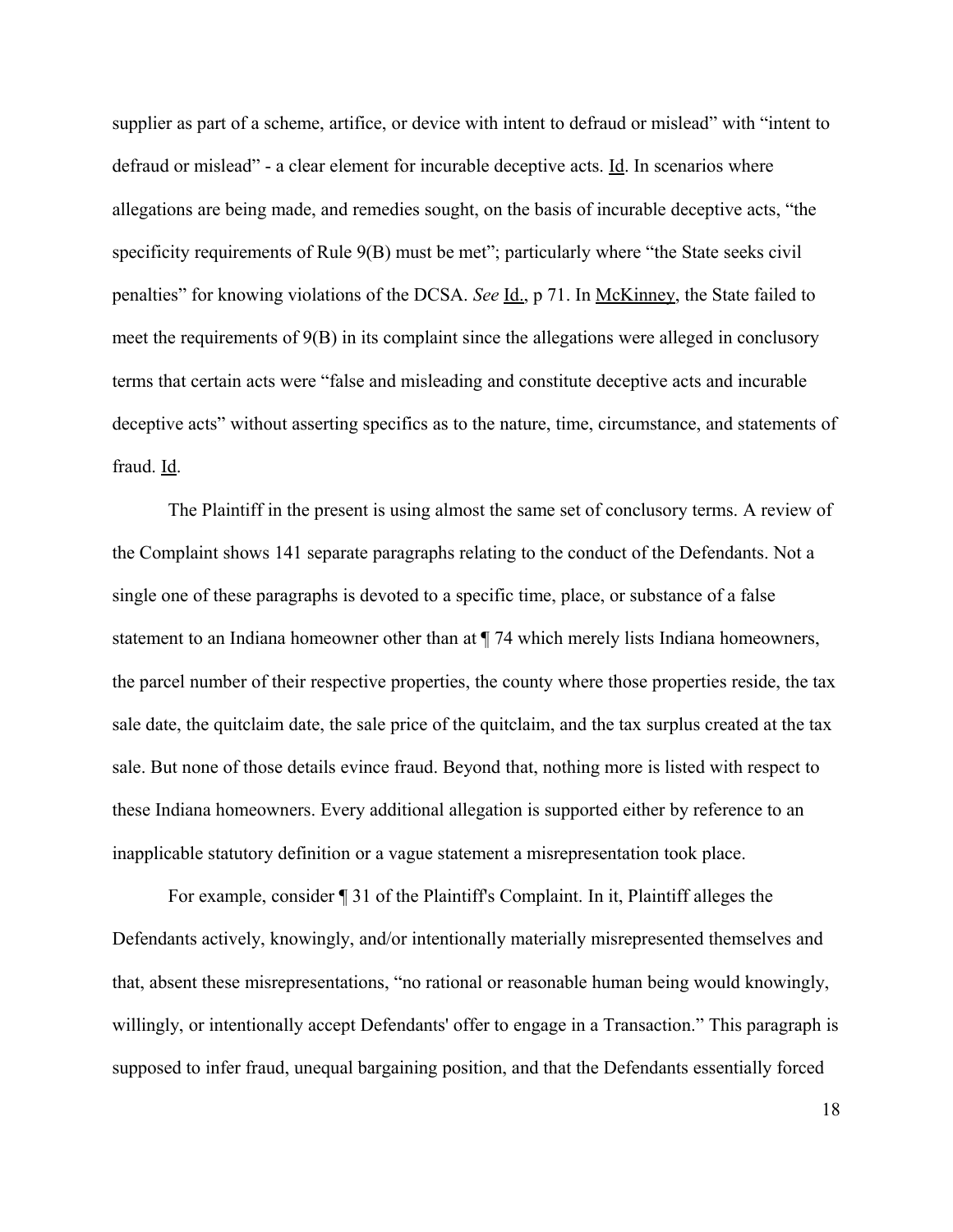the hands of Indiana homeowners to quitclaim their property interest. But it has no actual support other than this conclusory nature and the inference meant to be created.

Consider also ¶ 45. Plaintiff alleges "Defendants, through a series of misrepresentations, concealments of material information, and/or omissions of material information, convinced the Indiana homeowners to sell and/or quitclaim his/her property to FLRC." Again, this is nothing more than a bald assertion of fraud creating the inference of unequal duress and compulsion. It has no specifics relating to the misrepresentations, the concealments, the omissions of material information or what duty – as a buyer of a quitclaim deed – the Defendants had to the sellers of the same deeds. It just states an allegation of fraud in lieu of describing one.

Such is the kind of pleading Rule 9(B) was meant to forbid. Given the remedies sought by the AG's Office – civil penalties which could aggregate to the millions – Plaintiff was required to do better and didn't. As such, dismissal under Rule 9(B) is warranted and sanctions against the AG's Office should be considered.

### [**REMAINDER OF ARGUMENT INTENTIONALLY REMOVED**]

#### **V. CONCLUSION**

It is a common maxim one should not entertain a fool lest they be proven a fool as well. With respect given to the State of Indiana, the AG Office's Complaint is nothing more than a foolish overreach of specifically prescribed statutory authority. As was earlier stated, for the Plaintiff to succeed in the present matter the Court will have to invert express statutes that normally apply to A in order to entertain the AG Office's suggestion they're actually supposed to apply to B, C, or D as well. In effect, what the Defendants request now in their combined motion is for the Court to simply observe a fundamental law of logic: that A is only A.